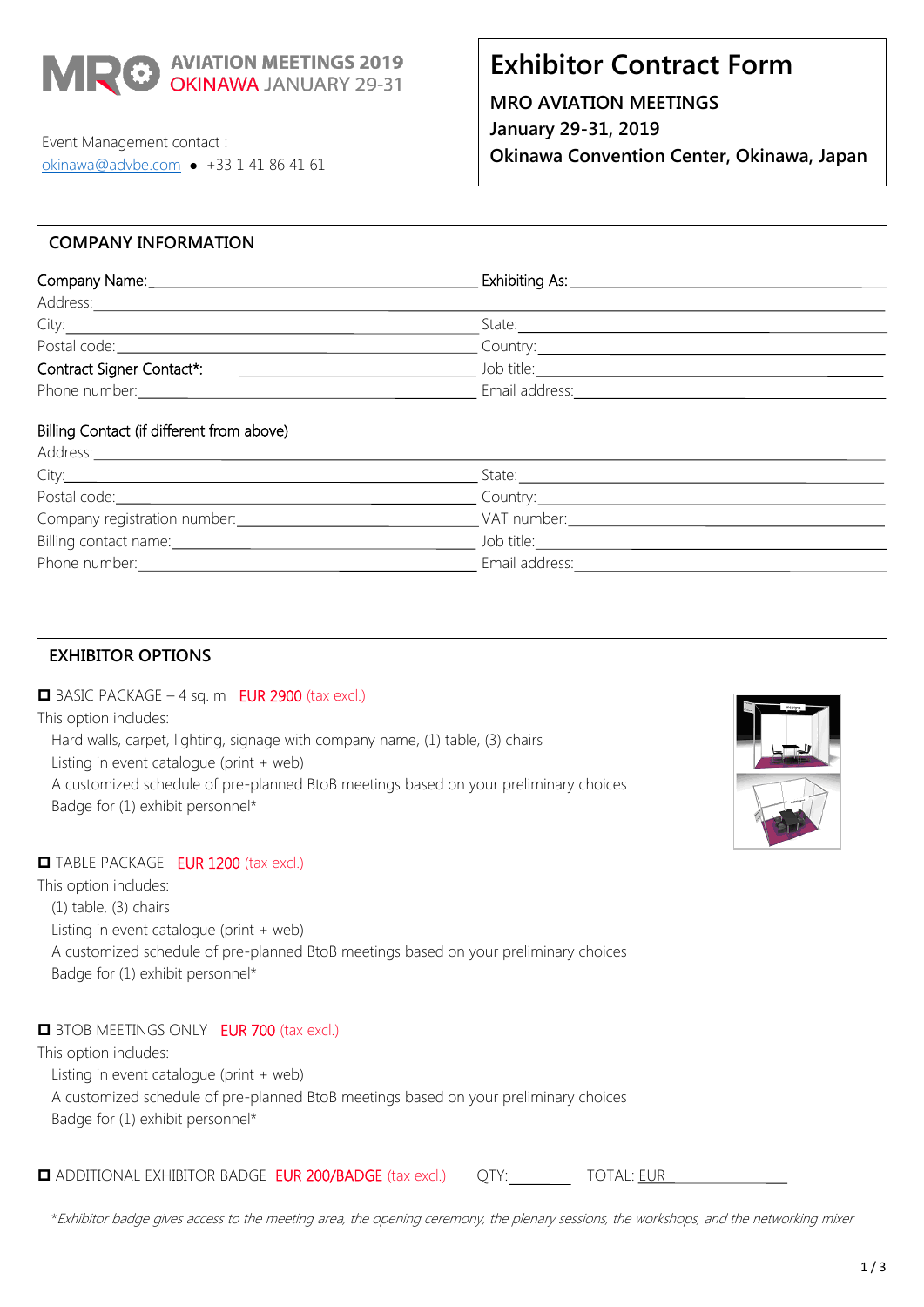

### **PAYMENT INFORMATION**

### PAYMENT METHODS ACCEPTED

**O** Credit card (Visa, Mastercard, Amex) ■ Wire transfer (please email us a copy of the receipt at [compta@advbe.com\)](mailto:compta@advbe.com) Our bank account details\*: IBAN: FR76 3000 4008 0400 0100 7591 014 (EURO) SWIFT: BNPAFRPPXXX Bank name: BNP PARIBAS PARIS-CENTRE AFFAIRES Bank address: 8-10, avenue Ledru-Rollin – 75012 Paris – France

\*Please note that our bank details have changed. If you have previously attended one of our events, please be sure to update our details accordingly.

### PAYMENT TERMS

60% of the total fee to confirm or guarantee exhibit space is due with the signed contract. Balance is due on or prior to January 25, 2019. Any company with a balance due at time of event will not be permitted to exhibit. You may also pay the fee in full upon your registration.

### TAX INFORMATION

- 1. If the company is registered in France, French tax (VAT) is due.
- 2. If the company is registered in a European Union country, excluding France, VAT is not applicable and you must report taxes to your fiscal administration. Please indicate the tax registration number of the billed company.
- 3. If the company is based in a non-European country, no taxes are applicable.
- 4. If the company is registered in Italy, Italian tax (VAT) is due. Our Rome office will bill you and include the VAT amount.



RETURN COMPLETED AND SIGNED FORM BY EMAIL TO: Eleonore Bougherara [ebougherara@advbe.com](mailto:ebougherara@advbe.com) +33 1 41 86 41 61

BCI AEROSPACE